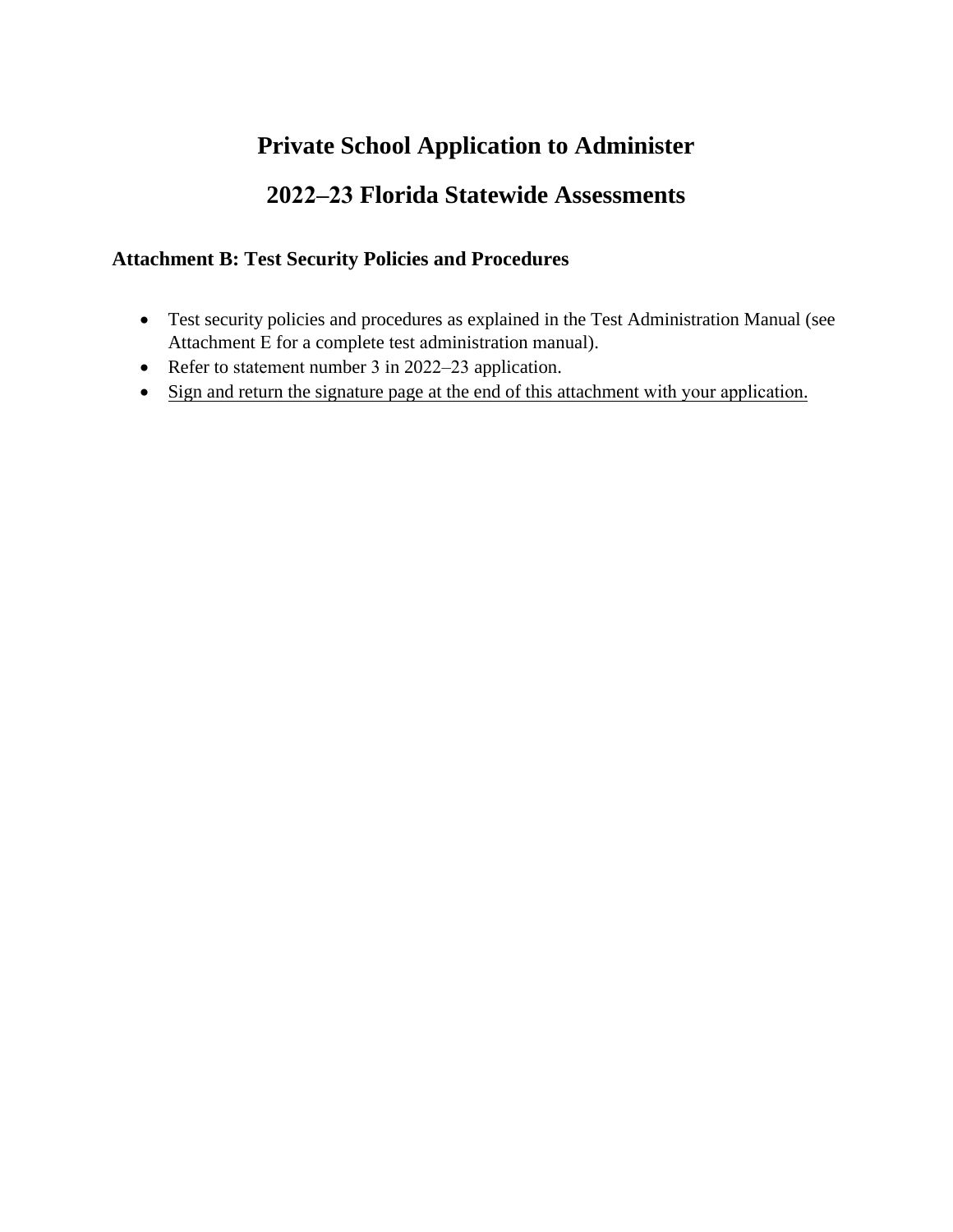# **Test Security Policies and Procedures**

Florida State Board of Education Rule 6A-10.042, F.A.C., was developed to meet the requirements of the Test Security Statute, s. 1008.24, F.S., and applies to anyone involved in the administration of a statewide assessment. The Rule prohibits activities that may threaten the integrity of the test. See Appendix C for the full text of the Florida Test Security Statute and State Board of Education Rule. **Please remember that inappropriate actions by school or district personnel can result in student or classroom invalidations, loss of teaching certification, and/or involvement of law enforcement.**

Examples of prohibited activities include the following:

- Reading or viewing the passages or test items before, during, or after testing
- Revealing the passages or test items
- Copying the passages or test items
- Explaining or reading the passages or test items for students
- Changing or otherwise interfering with student responses to test items
- Copying or reading student responses
- Causing achievement of schools to be inaccurately measured or reported

School personnel and proctors must read and familiarize themselves with the Statute and Rule in Appendix C.

If ELLs, recently exited ELLS, or students with current IEPs or Section 504 Plans have allowable accommodations documented, test administrators may provide accommodations as described in the *2020–2021 Statewide Assessments Accommodations Guide* and may modify the scripts as necessary to reflect the allowable accommodations.

#### **The security of all test materials must be maintained before, during, and after test administration. Under no circumstances are students permitted to assist in preparing secure materials before testing or in organizing and returning materials after testing.**

After **any** administration, initial or make-up, secure test materials (e.g., passage booklets, test tickets, used worksheets, used work folders) must be returned to the school assessment coordinator immediately and placed in locked storage. The *Test Materials Chain of Custody Form* must be maintained at all times to track test materials with security barcodes. **No more than three people should have access to the locked storage room.** Secure materials must never be left unsecured and must not remain in classrooms or be taken off the school's campus overnight.

#### **Any monitoring software that would allow test content on student computers/devices to be viewed or recorded on another computer or device during testing must be turned off.**

District assessment coordinators must ensure that all school administrators, school assessment coordinators, technology coordinators, test administrators, and proctors receive adequate training prior to this administration, and that all personnel sign and return a *Spring/Summer 2021 Test Administration and Security Agreement*, located in Appendix D, stating that they have read and agreed to abide by all test administration and test security policies and procedures. Additionally, any other person who assists a school assessment coordinator, technology coordinator, or test administrator must sign and return an agreement.

Test administrators must sign the *Spring/Summer 2021 Test Administrator Prohibited Activities Agreement*, located in Appendix D.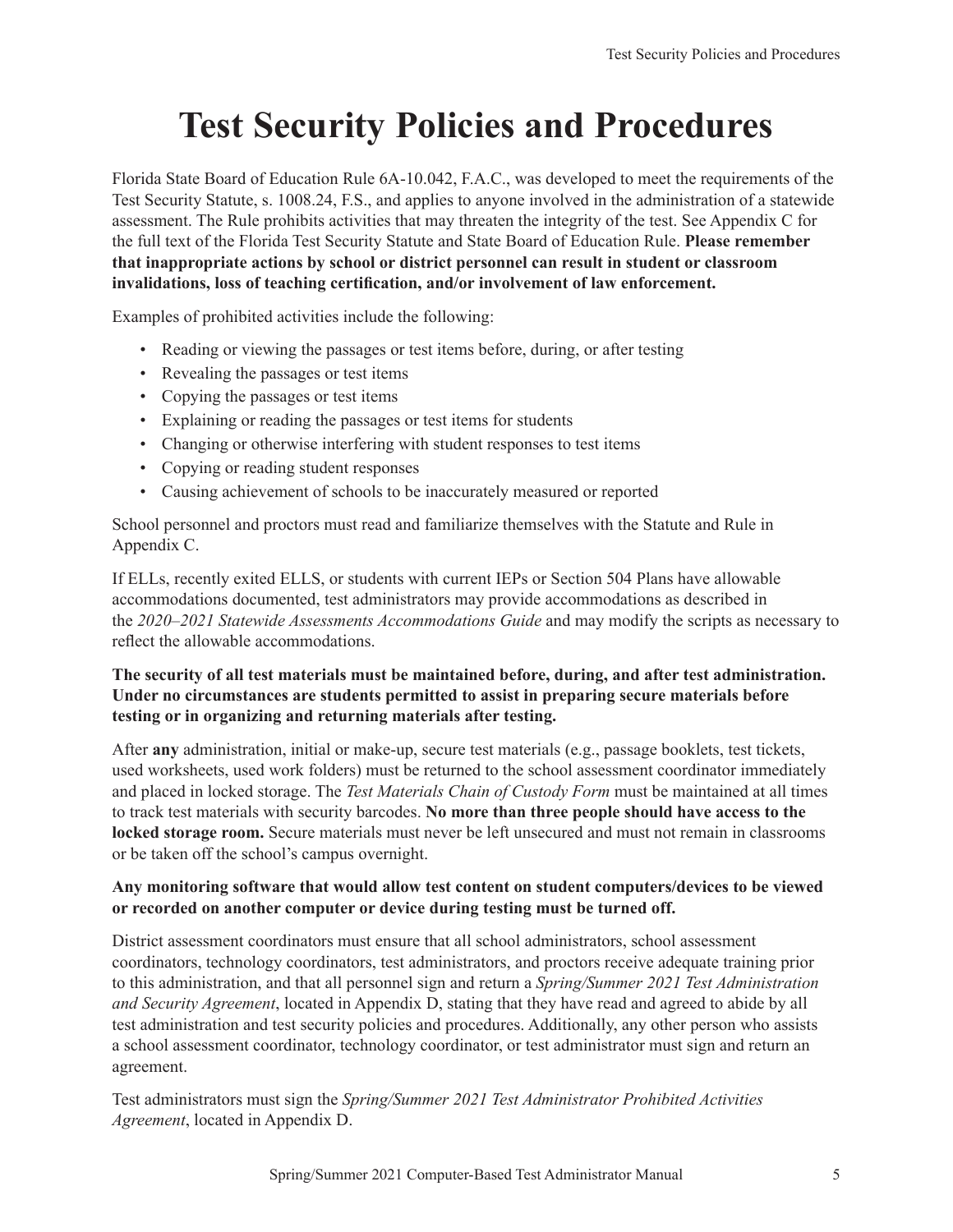An accurate Security Log, provided in Appendix D, and an accurate seating chart must be maintained in each testing room. Anyone who enters a testing room **for any length of time** is required to sign the log. This applies to test administrators, proctors, and anyone who enters the room, regardless of how much time he or she spends in the testing room.

Test administrators must **not** administer tests to their family members. Students related to their assigned test administrator should be reassigned to an alternate test administrator. In addition, a student's parent/guardian should not be present in that student's testing room.

# **Admission of Students to Testing**

Precautions must be taken at testing sites when students are unknown to the test administrator or other school staff. Ensure that school staff have checked identification for unfamiliar students prior to admitting them into your testing room.

# **Proctors**

To ensure test security and to avoid situations that could result in test invalidation, FDOE strongly discourages testing students in large groups (e.g., in a cafeteria or an auditorium). If students are tested in a large group, the appropriate number of proctors **must** be assigned to the room to assist the test administrator. Refer to the table below for the required number of proctors.

| <b>Number of Students</b> | <b>Proctors Required</b>          |
|---------------------------|-----------------------------------|
| $1 - 25$                  | Test Administrator*               |
| $26 - 50$                 | Test Administrator and 1 Proctor  |
| $51 - 75$                 | Test Administrator and 2 Proctors |

\* FDOE **strongly recommends** that proctors be assigned to rooms with 25 or fewer students whenever possible.

**School personnel** and **non-school personnel** may be trained as proctors. Prior to testing, proctors must be informed of their duties and of the appropriate test security policies and procedures. **School personnel**  proctor duties may include preparing and distributing secure materials and providing accommodations. **Non-school personnel** may assist test administrators during test administration; however, non-school personnel may **not** participate in any of the test administration procedures (e.g., distributing and collecting secure materials, providing accommodations). Volunteers (e.g., parents, retired teachers) may be trained as proctors and may perform non-school personnel duties.

All proctors may help monitor rooms during test administration; however, they may **not** assist in rooms where their family members are testing.

Proctors and anyone who assists with any aspect of test preparation or administration must be informed of the test security laws and rules prohibiting any activities that may threaten the integrity of the test. Each proctor who enters a testing room for any length of time must sign a *Spring/Summer 2021 Test Administration and Security Agreement* and the Security Log for that room. These forms are located in Appendix D.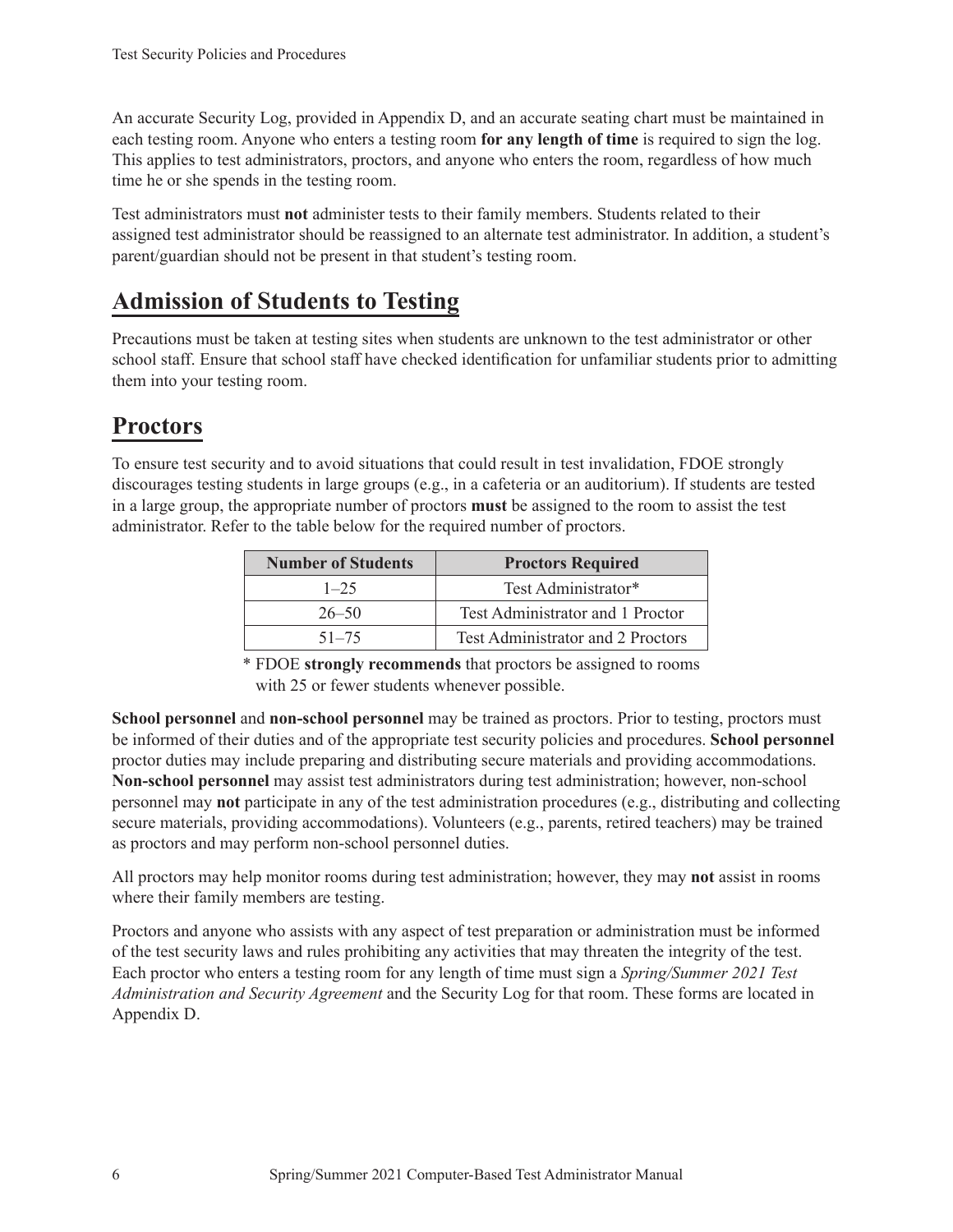## **Security Numbers**

All ELA Reading and ELA Writing Passage Booklets are secure documents and must be protected from loss, theft, or reproduction in any medium. A unique identification number and a barcode are printed on the front cover of all secure documents.

Schools must maintain test security by using the security numbers to account for all secure test materials before, during, and after test administration until the time they are returned to the contractor.

The test administrator should also maintain a record of the security numbers for all test materials assigned to him or her. If a test administrator receives materials that are not already listed, the security numbers of those materials must be added to this record with the names of the students to whom the test materials are assigned. The security number(s) of the document(s) assigned to and returned by each student should be recorded and verified at the completion of each day of testing.

## **Test Irregularities and Security Breaches**

#### **Test Irregularities**

Test administrators should report any test irregularities (e.g., disruptive students, loss of Internet connectivity) to the school assessment coordinator immediately. A test irregularity may include testing that is interrupted for an extended period of time due to a local technical malfunction or severe weather.

#### **Security Breaches**

Test administrators should report possible breaches of test security (e.g., secure test content that has been photographed, copied, or otherwise recorded) to the school assessment coordinator immediately so that an investigation can be conducted.